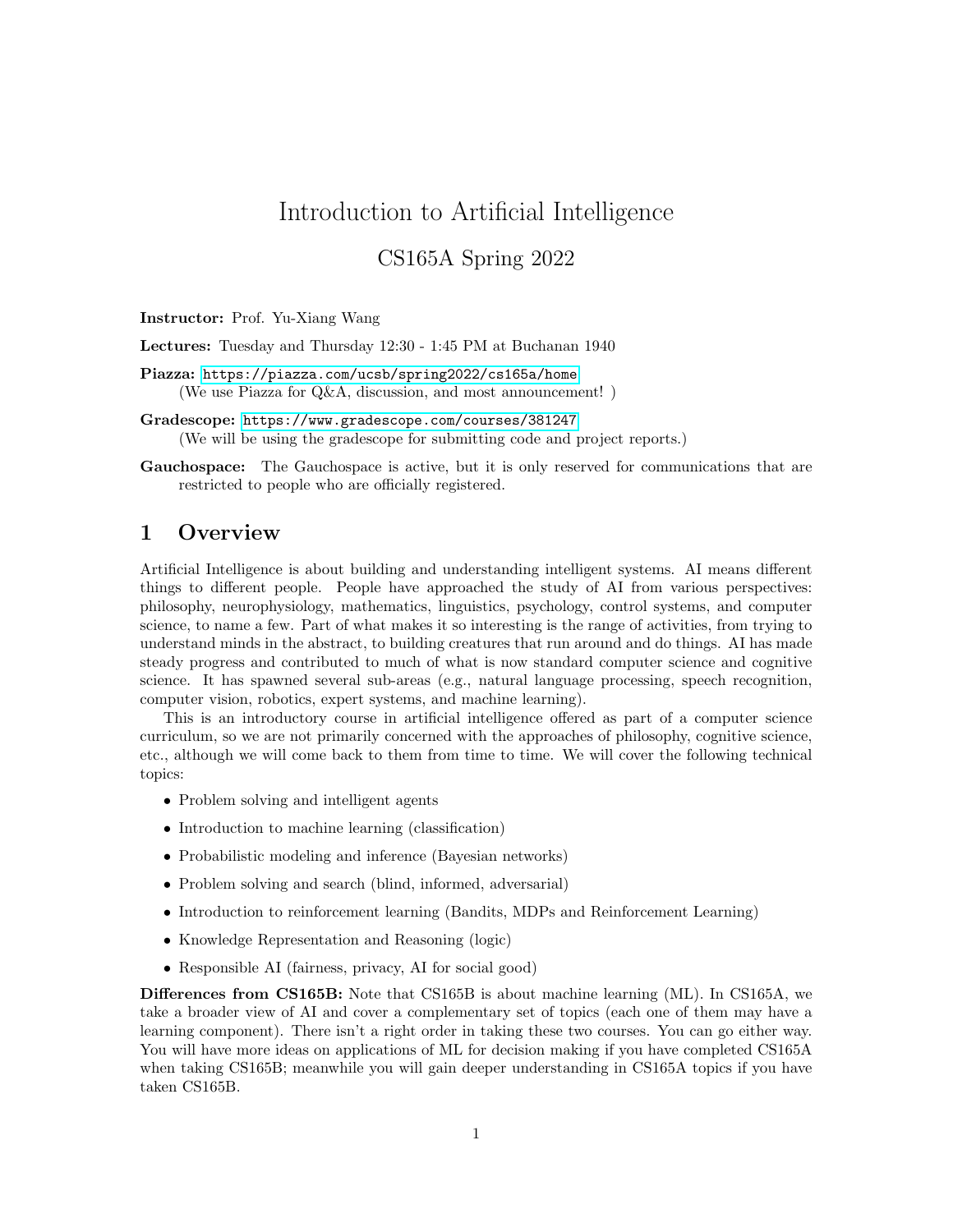## 2 What you will learn?

By the end of the course, you will understand what AI is all about and what it has contributed, and may contribute, to computing and beyond. You will have a working knowledge of the basic tools of AI, which are applicable to a wide range of problems. You will be able to put yourself in the position of an AI agent and analytically think about how to solve problems in a principled and rational fashion. You will have experience building agents that, to some degree, can perceive their environment, reason about their behavior, and act upon the environment to achieve their goals. You will be able to know where to find more advanced materials and to develop a career in artificial intelligence if you would like to.

This is not primarily a programming course - that is, the main goal is to learn the concepts, not to learn a language or particular programming techniques. However, coding examples of the concepts is the best way to demonstrate (and facilitate) your knowledge of them. Good programming practices (proper file structure, comments, etc.) are expected.

Quite different from a typical CS course, this is perhaps the first course in your curriculum where you will learn how to consolidate what you have learned in mathematics, statistics and coding skills to solve problems. You will get some practices in simple mathematical derivations and translating the mathematical equations into codes in Python / Numpy.

#### 3 Prerequisites

The formal prerequisite is Computer Science 130A (Data Structures and Algorithms I). This implies that you have studied topics such as algorithms, data structures, searching and sorting techniques, recursion, and induction, all of which are relevant to this course. Most importantly, you need to be able to think logically about problems and solution strategies, and you must be familiar enough with writing software to implement solutions on your own. If you have completed the CS pre-major courses (including the Math and PSTAT courses) and CS 130A then you will be very well-prepared.

#### 4 Textbooks

#### 5 Assignments and Grades

The grades will be based on the following breakdowns.

- 45\% Coding projects
- 25% Midterm
- 30% Final Exam

#### 6 Coding projects

There will be three coding projects. Each project will take you through the implementation of a particular AI agent we learn in this class. The projects need to be done by each student individually. You will need to submit your code to gradescope and pass the test cases to receive a full score.

#### 7 Optional Homeworks

Homework assignments are optional and you will not be graded or evaluated on these homeworks. You are however strongly encouraged to attempt the homework questions before attending the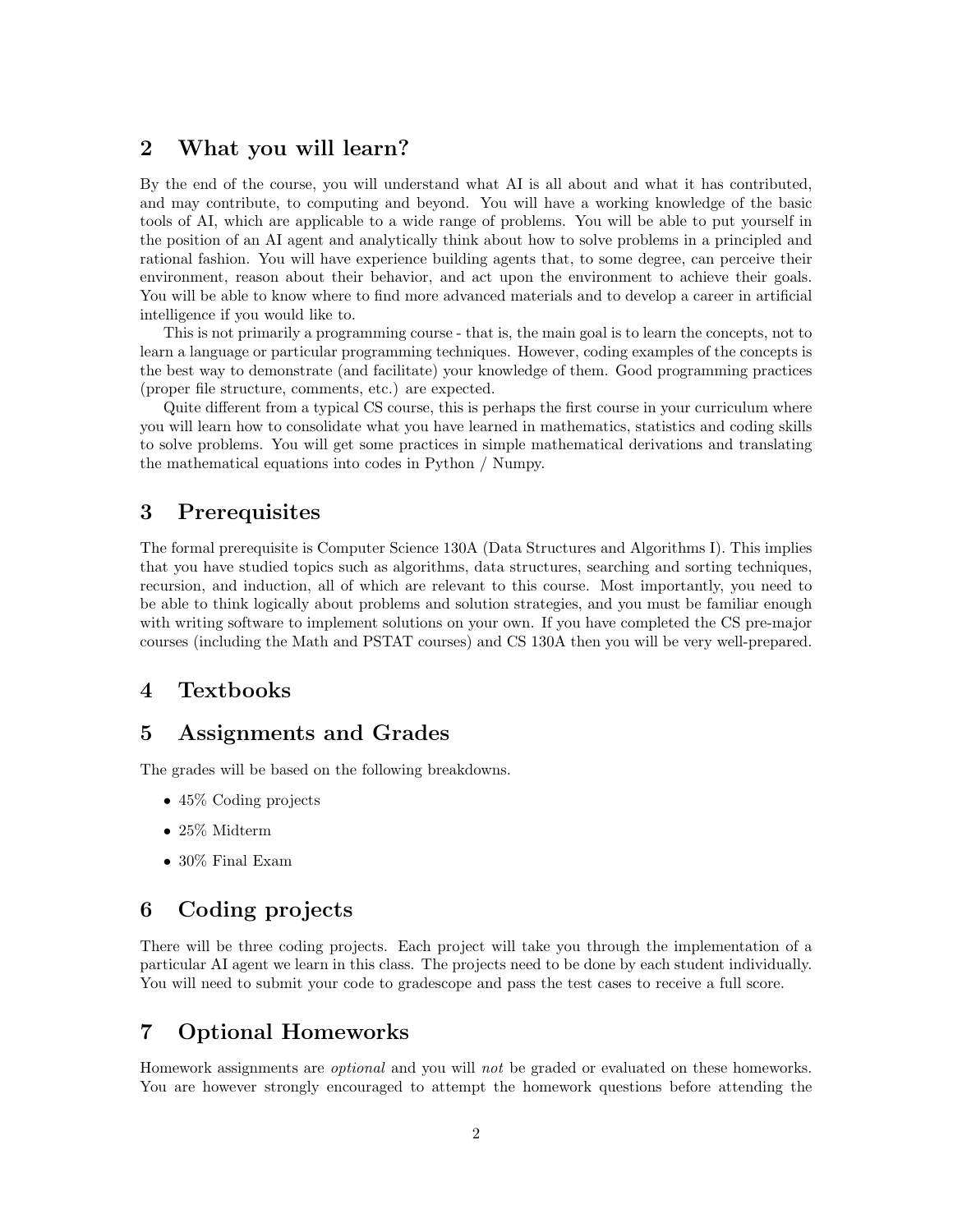recitations that teach you how they are solved. The homeworks complement the lectures and will allow you to understand the topics more deeply via hands-on practice.

#### 8 Exams

The midterm and final will test your understanding of the materials from the lectures and recitations. They will be easier and shorter than the homeworks.

#### 9 Logistics

Lectures and recitation: The instruction will be in person as per UCSB guideline.

Office hours: Office hours are announced on the course website.

Attendance policy: The attendance to lectures is required and the attendance to recitations is highly recommended.

Late submission policy: Each student has four late days in total.

## 10 Policy on Academic Integrity

Please read this section carefully.

The university, the department, and this instructor all take the issue of academic integrity very seriously. A university requires an atmosphere of mutual trust and respect. While collaboration is an integral part of many scholarly activities, it is not always appropriate in a course, and it is never appropriate unless due credit is given to all participants in the collaboration.

Here are some examples:

- Allowed: Discussion of lecture and textbook materials
- Allowed: Discussion of how to approach assignments, what techniques to consider, what textbook or lecture material is relevant
- Allowed: Collaboration on coding projects. You need to declare your collaborators, and describe what you get from the person who helped you, and each student still needs to write their own report / code independently.
- Allowed: Refer to online resources, but you need to cite the exact references.
- Not allowed: Turning in someone else's work as your own, even with that person's permission.
- Not allowed: Allowing someone else to turn in your work as his or her own.
- Not allowed: Turning in work without proper acknowledgment of the sources of the content (including ideas) contained within the work.

For some views on academic integrity at UCSB see the [Academic Integrity page of the Office of](http://judicialaffairs.sa.ucsb.edu/AcademicIntegrity.aspx) [Judicial Affairs.](http://judicialaffairs.sa.ucsb.edu/AcademicIntegrity.aspx)

Summary: Academic integrity is absolutely required - dishonesty (cheating, plagiarism, etc.) benefits no one and hurts everyone. Violations of these honor codes on academic integrity will be reported to the Office of Student Conduct. If you find yourself in such a situation, please contact the instructor. If you are not sure whether or not something is appropriate, please ask the instructor.